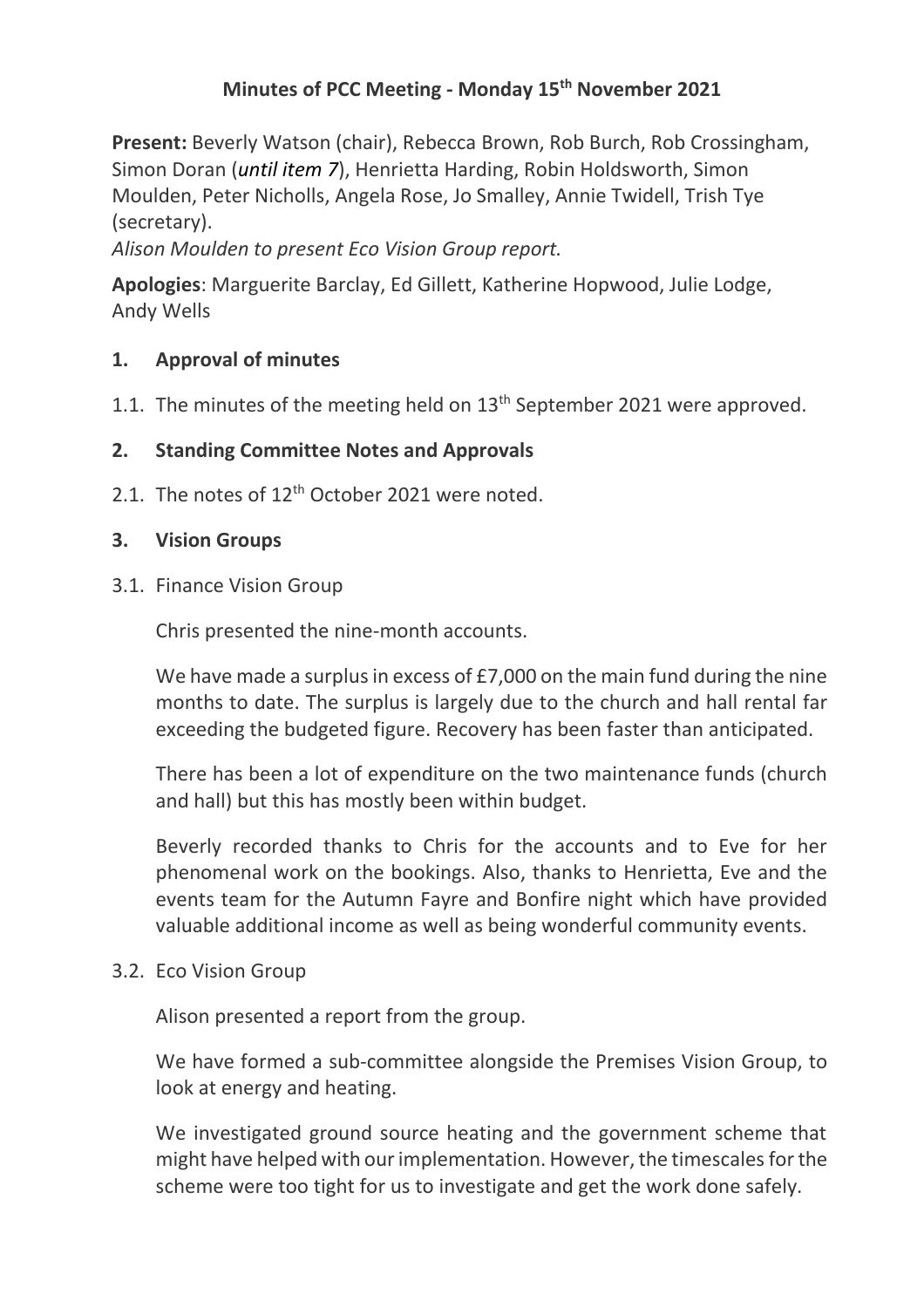We have had a quotation for fitting of electric radiators and we're investigating infra-red heating and looking for some expert opinion.

Eco-Church is still a strong focus and we're aiming for the gold award. Holy Trinity have just become the first church in the Diocese to achieve gold, and only the 23<sup>rd</sup> in the country.

There are five main things to focus on to achieve gold:

- 1. Measure our carbon footprint and take steps to reduce it (probably from changes to our heating systems)
- 2. Offset our carbon footprint. This would likely cost around £200/annum. A Rocha recommend Climate [Stewards.](https://www.climatestewards.org/) We would use our Energy Foot-printing Tool (part of the Parish Returns system) to calculate our footprint. Climate Stewards use this off-setting money for eco projects around the world.
- 3. Install electric heating.
- 4. Meter our water usage.
- 5. Engage with our local MP and/or hold an Eco fair/husting to facilitate the community in engaging with parliamentary candidates. This would be good to do it as a Deanery.

Alison also presented an Eco-Policy, that we should adopt as a PCC.

**Proposal**: That we agree the Eco Policy (as shown in Appendix A)

**Proposed**: Rob Burch; **Seconded**: Simon Doran; **Against:** Robin Holdsworth; remaining in favour.

Beverly offered her thanks to Alison and suggested that the policy would be monitored to see if it was workable for the Premises Vision Group.

3.3. Events Vision Group

Eve had circulated a report prior to the meeting (see Appendix B).

Regarding the Autumn Fayre, Robin commented that the weather isn't always better in the Autumn and Simon Doran suggested that good attendance at that time of year was perhaps due to lockdowns during the year.

Beverly offered thanks to Eve and the Events Vision Group.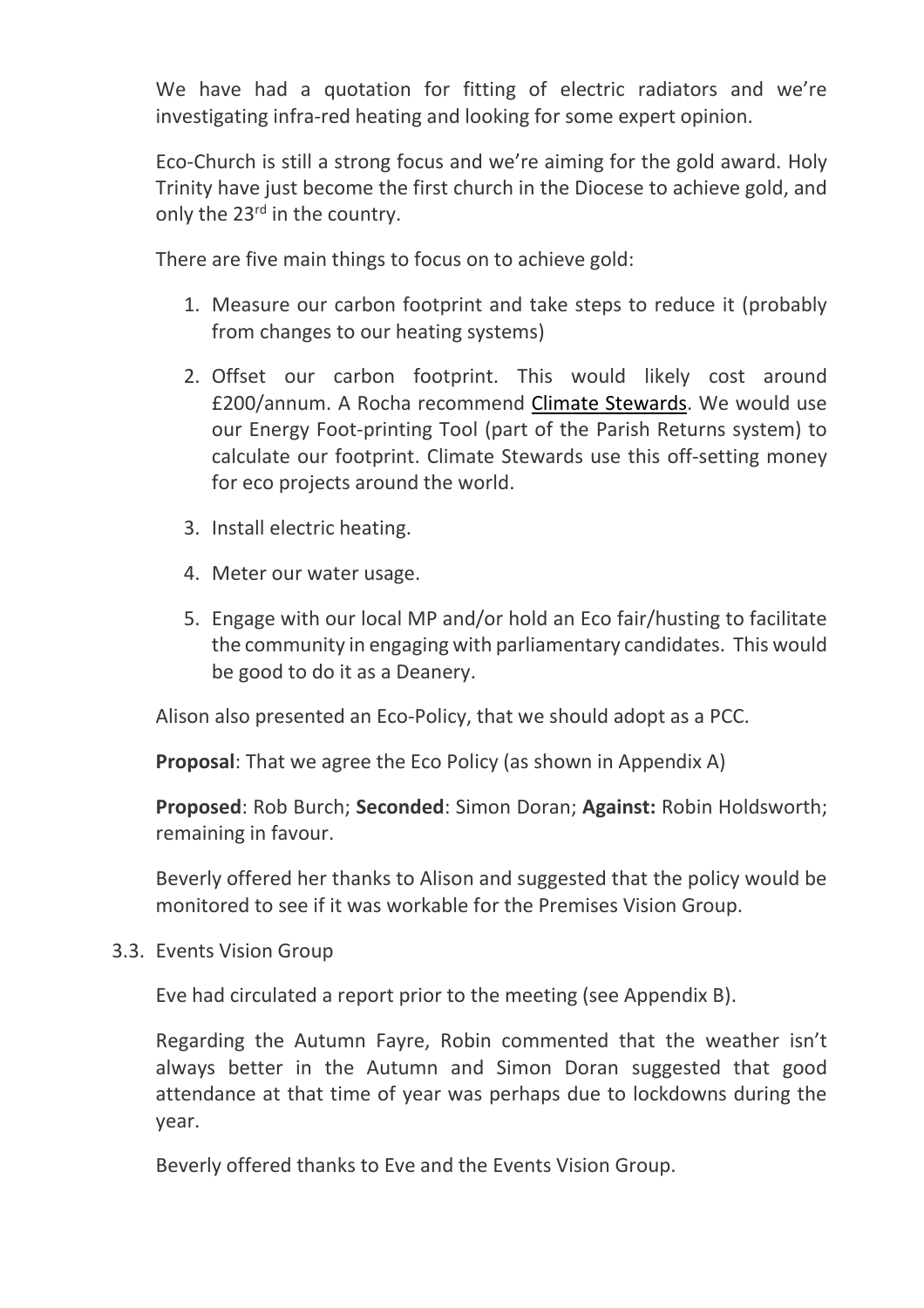# **4. Transforming Church Plan**

# 4.1. Focus on Making Disciples

Beverly talked through the Transforming Church Plan for 'Making Disciples'.

Pilgrim Course: The course has been very special. We have completed the whole course online, involving 20 to 25 people. Beverly has seen growth in understanding and some new commitments have been made. These commitments have seen Annie joining the PCC and some increases in financial giving. Pilgrim has demonstrated that there is a place for an online evening course.

The 'Worship Weekly' campaign that started in September aimed to encourage regularity of worship that then builds momentum. We have seen some individuals making a greater commitment to worship. Beverly has encouraged leaders to lead by example.

Café-style Altogether Worship has been introduced and seems to be working very well, especially for people with young children. We have seen good numbers over the summer months.

Henrietta offered thanks to Beverly for her input to the Pilgrim Course.

Henrietta commented that it is worth noting Andy and Ellie Wells' becoming occasional preachers.

# **5. Vicar's Report**

Beverly reported on events since Standing Committee:

- We have held two Harvest Festival services for Queen Eleanor's School. It was good to see all the children and staff again. The children took part in the parable of the sower. Being able to sing again made a big difference to the services. Montessori also held a small Harvest Festival in the church with Beverly.
- Andy and Ellie Wells completed the Occasional Preacher course and were presented with their certificates in church.
- We held a St Luke's Day Service for Wholeness and Healing, run by Dave Barclay. Good numbers attended.
- The Men's Lunch Group enjoyed a lunch in the hall prepared by Trish and Eve which was greatly appreciated by all those who came.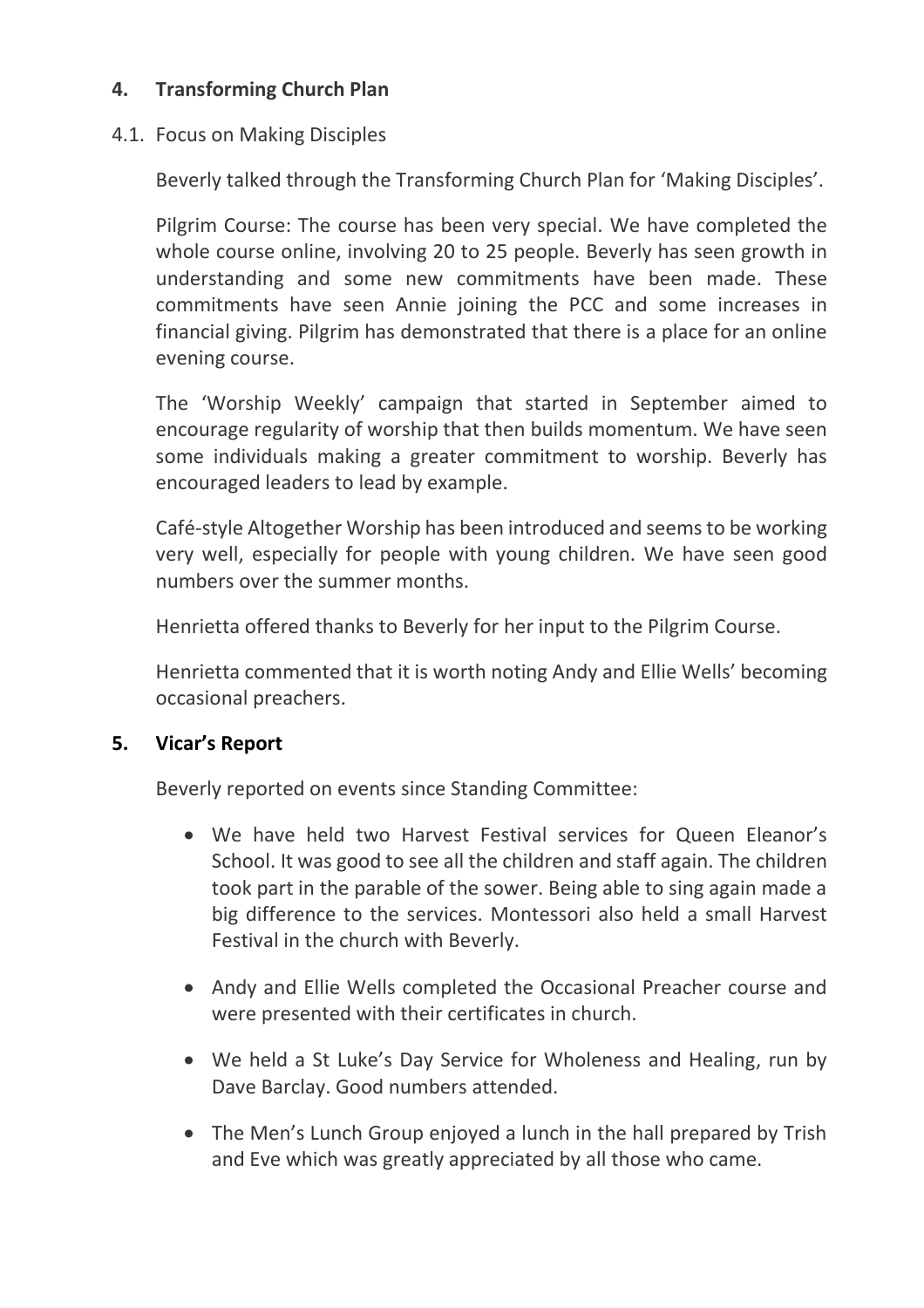- The Light Party on  $30<sup>th</sup>$  October was a great success with lots of families from the local community. We followed this with 'Ring out for COP26' where children took their turn to ring the bell for 30 minutes.
- We celebrated our Patronal Festival with Holy Communion in the morning and a Choral Evensong. Both were well attended.
- On 2<sup>nd</sup> and 3<sup>rd</sup> November, Beverly had four lots of Prayer Space sessions with Queen Eleanor's School in church. She has received good feedback from these.
- Alison spoke, as Diocesan Environment Officer, at the Deanery Synond meeting at Holy Trinity Church. Alison is making a valuable contribution at Diocesan level.
- The bonfire and fireworks event was a great success and thanks must go to Simon Moulden and his team, Eve and the Events team and everyone who took part.
- The Remembrance Service was really well attended, and we had a good turn-out from the uniformed organisations.

# **6. Safeguarding**

6.1. Restrictions for December onwards

The PCC reviewed the updated restrictions document prepared by the Safeguarding Team (see Appendix C)

Simon Doran asked if Beverly could mention during the services, that the choir and music group can take their masks off for singing.

Simon Doran commented that although we have rules in church, we have few rules in the hall after coffee. Beverly commented that it is an optional part of the morning and that people will make their own decisions and take precautions as they wish.

**Proposal:** That the restrictions discussed (as in Appendix C) are adopted. **Proposed:** Robin Holdsworth; **Seconded:** Simon Moulden; All in favour.

# **7. Approvals**

7.1. Missions – Proposal for Giving 2022

Peter Nicholls presented the proposal for giving in 2022 (see Appendix D). There was some discussion about whether we were heading towards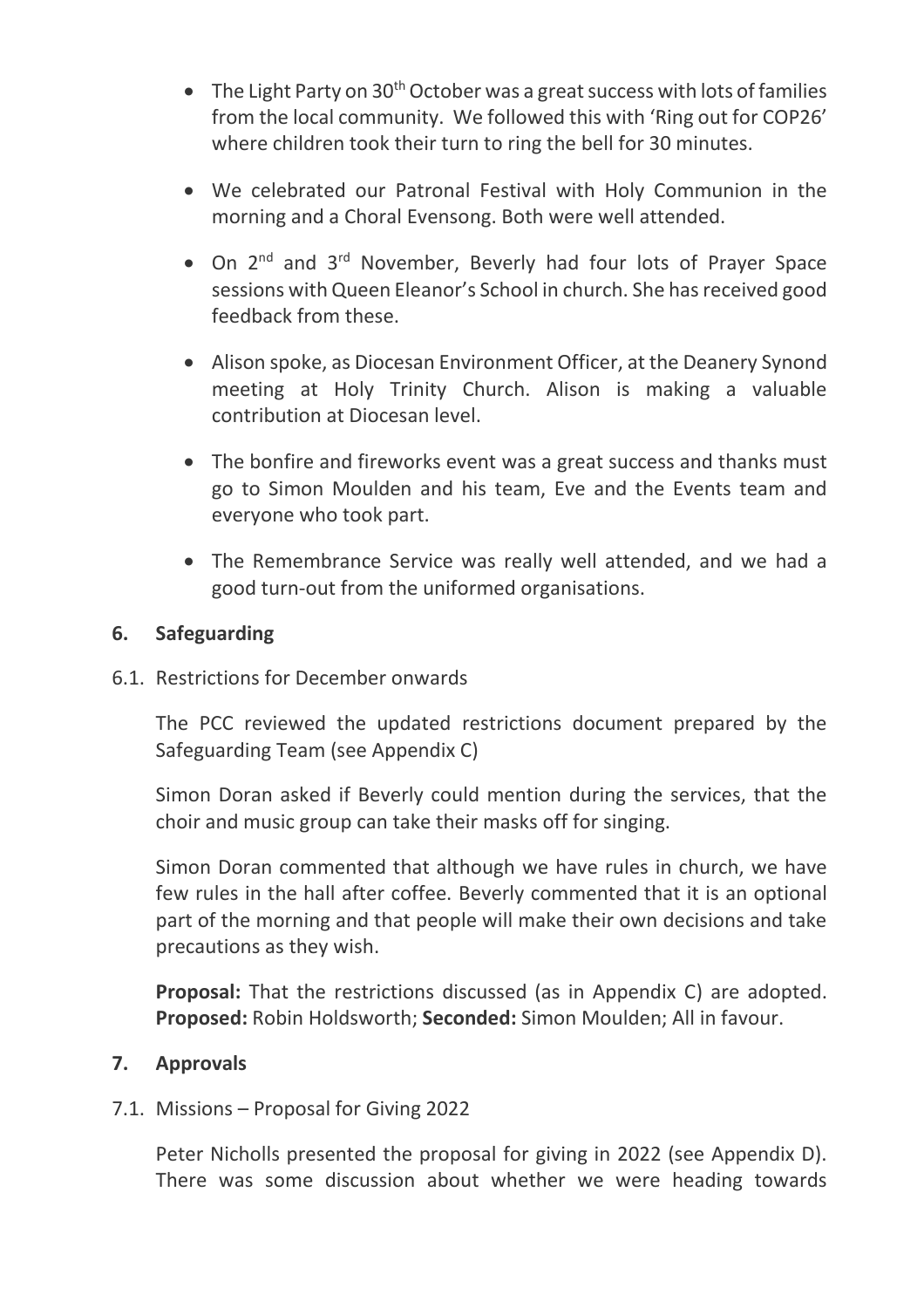supporting too many agencies and whether the funds would be somewhat diluted (we had previously agreed a maximum of six).

**Proposal:** That the PCC adopt the list as shown in Appendix D. **Proposed:** Peter Nicholls; **Seconded:** Annie Twidell; All in favour.

It was also agreed that from next year, we will return to supporting six organisations.

In 2021, A Rocha were due to receive the Harvest collection. Unfortunately, this collection only amounted to about £10. The Missions Vision Group would therefore like to include A Rocha in the main list to get a proportion of the mission's fund.

**Proposed**: Peter Nicholls; **Seconded:** Trish Tye; All in favour.

# **8. Calendar for 2022**

The PCC reviewed the draft calendar for 2022.

**Proposal:** The PCC accept the draft calendar as it stands. **Proposed:** Beverly Watson; **Seconded:** Henrietta Harding; All in favour.

# **9. Dates of future meetings**

Standing Committee  $-14<sup>th</sup>$  December 2021, 8pm, Zoom PCC – 10th January, 7.30pm, Reading Room

**PART 2** (Confidential items) (none)

Minutes approved on 10<sup>th</sup> January 2022

Signed:

**Note: The [Parish Safeguarding Handbook](https://www.churchofengland.org/sites/default/files/2019-03/Parish%20Safeguarding%20Handbook%20March%202019.pdf) is referenced here for your convenience.**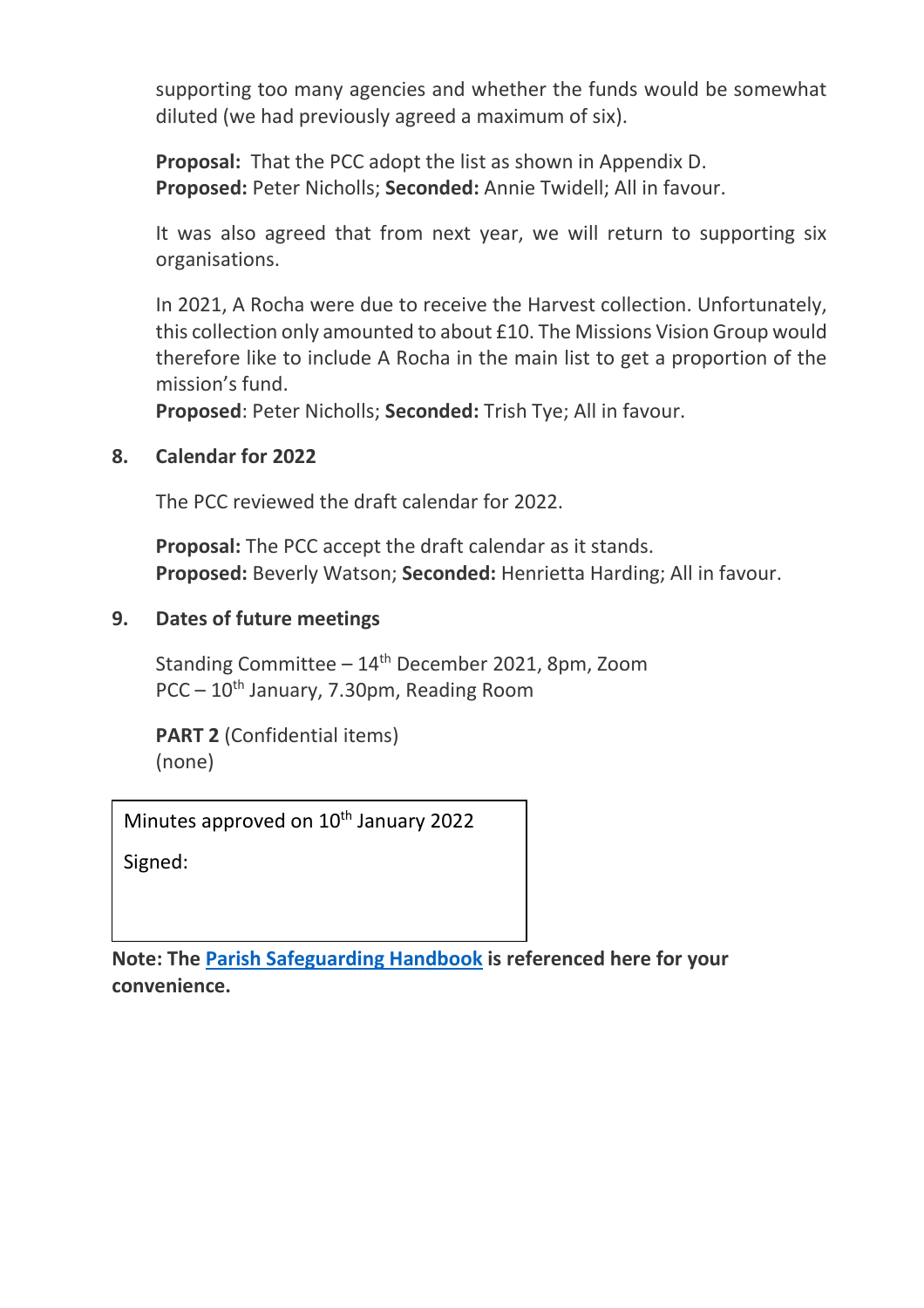# **Appendix A**

# Eco Vision Group – Summary November 2021

Following a lot of work on our field, in which we have created wildlife habitat spaces etc, we have recently turned our attentions to buildings and our energy consumption.

We looked into a Ground Source Heat Pump, using the government scheme called the RHI, to bring in an income for the church, and heat sustainably the hall, church and vicarage. However, the grant was not available long enough to be able to get the works done time, so we left that idea.

Robin has had a quote of £33,000 for electric radiators, and we are pursuing another quote for Infra-Red heating from Green Square, which we will feed back to the PCC about at a later date.

Having investigated energy usage, we have now turned our attention to Eco Church, to see how far we are from Gold. If we complete the following actions, we will be eligible for GOLD:

- 1. Set targets for reducing carbon footprint
- 2. Offsetting our carbon footprint
- 3. Electric heating
- 4. Install water meter
- 5. Help set up an annual eco fair/hustings for the deanery, to allow community to engage on eco matters with parliamentary candidates

We also require an  $ECO$   $Policy$ , and we would like to propose the following become policy for our church:

- 1. We offset our carbon footprint annually, whilst continuing to reduce our carbon to zero as soon as we can.
- 2. No pesticides are to be used on church premises
- 3. No glyphosate weedkillers (Roundup etc) to be used on church premises\*
- 4. No single-use plastics are to be used for example, we do not buy plastic cups and cutlery; no mini plastic toys purchased for fetes etc.
- 5. We implement the "No Mow May" mowing regime, to protect pollinating insects
- 6. We commit to promoting Earth Hour annually ( $26<sup>th</sup>$  March 2022), and undertaking the RSPB bird survey annually (28-30<sup>th</sup> January 2022)

Home & Garden > Lawn & Garden > Gardening > Herbicide

\* Example of suitable, cost

effective alternative weedkiller



**RHS Weed Killer 5L Glyphosate Free** Formula & Long Hose Trigger **Brand: RHS** 



Pay in 30 days with Klorno, No fees, Learn more

or 4 interest-free payments of £5.00 with clearpay  $\odot$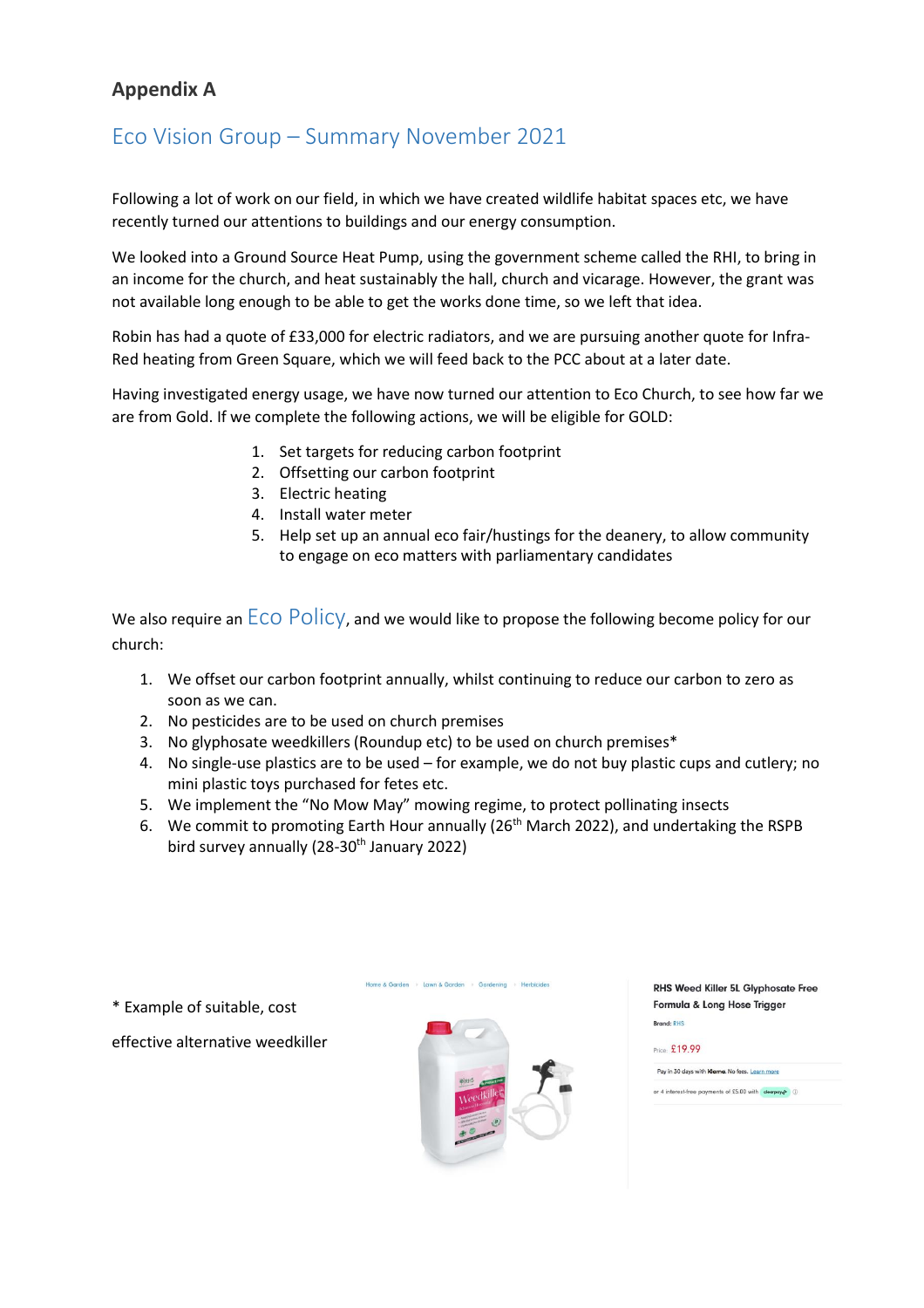## **Appendix B**

#### **Update from Events Committee November 2021**

#### **Autumn Fayre - 18th September**

After a very quiet year of lockdown, it was good to be able to be part of an actual organised 'real' event this year and the Autumn Fayre on 18th September proved to be a great success. Henrietta and her team organised the event with their usual precision, here is her report:

#### **Highlights**

- **Consensus across the Autumn Fayre team was that autumn appears to be a better time to host the event.**
- o Weather more unpredictable as sun not guaranteed in June.
- o Not having to 'compete' against Exam/Summer holiday season.
- o Autumn ties in with apple pressing and orchard project
- **Overall top contributors that resulted in the success of the event.**
- o Good organisation and publishing
- o Brilliant teamwork
- o Positive community attendance
- o Good weather
- o Generosity of donators were top contributors
- **Event setup / some stalls location /logistics**
	- o Prayer space in the Reading Room was setup beautifully.
	- o Area created for toddlers with toys, ride-on, sand pit etc.
	- o Refreshments area people sat and enjoyed themselves.
	- o Sound & electricals combination of good practical arrangements & great MCs
- **Engagement/ Collaboration /Feedback used from previous fete** 
	- $\circ$  Comms using school's & other local groups to get out message via email & social media
	- o Workload of setting up & taking down felt more 'shared out' this year.
	- o Involving children in the apple pressing.
	- o Using recent fetes to base pricing & purchasing

#### **Lowlights**

#### ▪ **Some stalls location /logistics**

- $\circ$  Information tent / All About All Saints' stall set on its own so got way less interest. Could have been combined with prayer space.
- $\circ$  Audio outside especially towards the bottom of the field and in the hall (which had music).
- o Beverly's speech still not prominent enough/heard enough.
- $\circ$  Band very good, but good weather meant that they didn't get the audience that they should've got.
- o Beer & Pimms vs Beer & Gin. Requests for Pimms
- o BBQ ran out of meat. Veggie option wasn't popular, but necessary.
- o More float money

#### ▪ **Additional engagement /entertainment**

- o Montessori to attend marketing for them and a pre-school interest
- $\circ$  Dance groups & local school bands/choirs back involved next time. If no dance groups in the autumn, consideration for other groups – Prologue, Brownies, Guides.
- o Suggestion to look into CSR hours in local companies.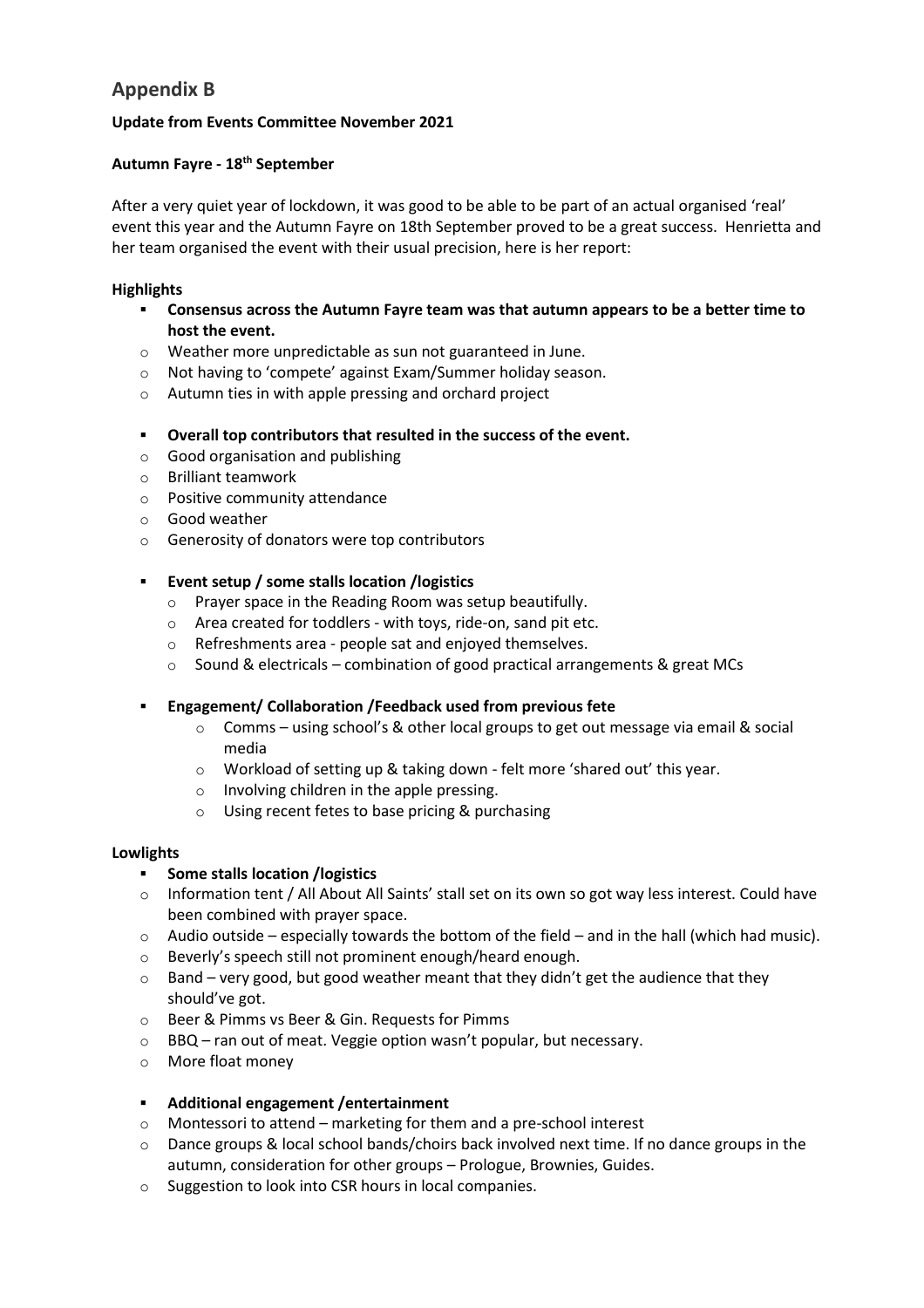### **Harvest Supper and Quiz – 9 th October**

Our next event was the Harvest supper and quiz was a much smaller affair than usual with only six teams and about 29 people for vegetarian lasagne and apple and plum crumble courtesy of Beverly's garden. Robin was as always an excellent quiz master with Sylvia totting up the scores. It was a very pleasant evening and we hope more people will attend our next quiz in the new year. We would like to run another quiz in the new year, and there is some thought that we might do this via Zoom so we can include our wider group of people who enjoyed the Zoom quizzes during lockdown.

### **Bonfire night - 6 th November**

This is one of our larger events during the year especially as we were unable to hold a Bonfire event last year. Due to Covid we restricted our ticket sales to 400 (instead of 499) and these sold out in a couple of weeks. Tickets were sold online which was much easier for us and seemed to go well. We had the usual excellent team headed up by Simon Moulden and including John and Tom Lea who have our built our bonfires for more than 20 years. The rest of the team were: Paddy Payne, Simon Doran, Alex Tear, Phil Smalley, Andy Wells, Rob Crossingham and Rob Burch. They did an amazing job and the bonfire was huge and very warm. The fireworks were quite a spectacle and were followed by another display of fireworks from our neighbours, thank you to them as well.

I headed up the Refreshment team and had a brilliant team of Sara Truman and Liz Payne on the mulled wine, Carolyn on cakes, thank you to all who contributed, and Trish, Jeanette and Rebecca Mowat on the hot dogs. I was in the kitchen keeping the mulled wine hot and rotating the pans of hot dogs and warming mince pies. Martyn Whiteman acted as runner between all three groups ensuring that they didn't run out of anything. He was also a huge help to Trish putting up the gazebos and fairy lights and then taking them all down again afterwards. Peter Nicholls organised the cash floats and counting afterwards.

Our thanks to all these groups as without them there would be no show.

Our next big event is the Paul Kerensa comedy and carols evening with tickets on sale at the moment. Look forward to seeing you there.

**Eve Gunn**

**Events Team Co-ordinator**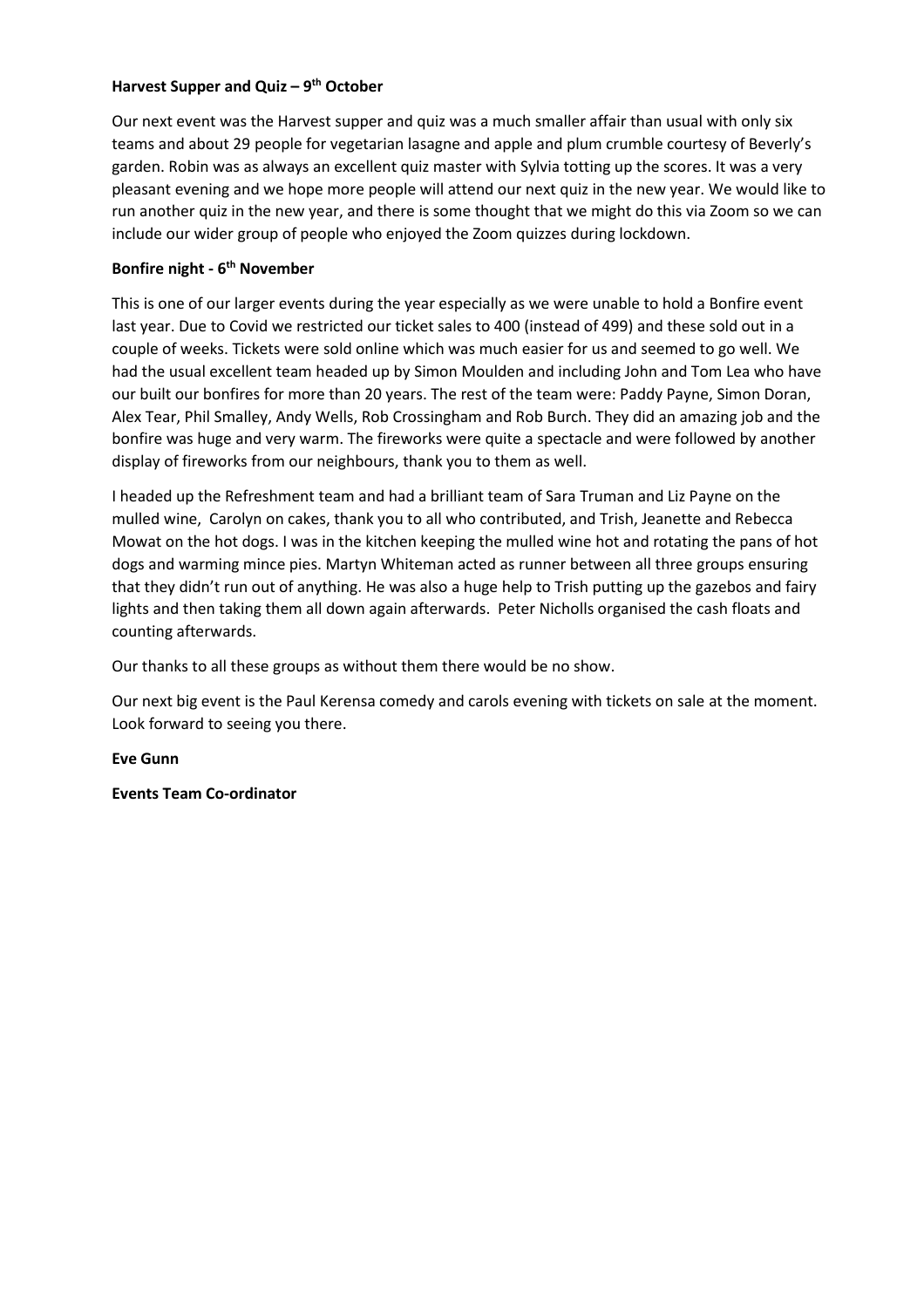# **Appendix C**

# PCC Proposal: Easing of COVID Restrictions – December

Following the revision of the Government and Church of England guidelines, the PCC need to agree on what changes we will apply at All Saints. Guidelines suggest that there are no longer any restrictions, but that the Vicar and PCC agree local arrangements depending on their context.

These are our restrictions for services in December onwards:

- 1. Rows may be reduced to 1 metre spacing (back of seat to back of seat) when needed.
- 2. Collection of names for Test and Trace will cease but the QR code will remain for those wishing to 'check-in'.
- 3. Spacing between family groups/bubbles remains at two.
- 4. The congregation will be allowed to sing, but whilst wearing masks.
- 5. Masks are to be worn at all times apart from when seated by those 11 years old and over.
- 6. Masks don't need to be worn for outdoor services.
- 7. Refreshments will be served during or after services. *In the hall, serving will be from tables outside of the kitchen to minimise queuing.*
- 8. The 8am service will remain a fully 'COVID-secure' service.
- 9. The Peace will remain as is.
- 10. Communion in one kind (bread only) and brought to seat by Beverly.
- 11. Choir/singers and wind players will perform behind screens without masks.
- 12. Hand sanitising and cleaning.
- 13. Good ventilation through open windows and doors.

#### *Note:*

- The Safeguarding Team proposes that these changes are in place until review in January.
- A review would be prompted by any reinstatement of restrictions by the Government or the Church of England.
- For life events (baptisms, weddings and funerals) taking place outside of a normal service, restrictions will be agreed with families at the discretion of the Vicar.
- For festivals (e.g. Christmas services) we reserve the right to reduce the seat spacing to one seat between family groups, but we will then ask for masks to be worn throughout.

**Safeguarding Team 27th October 2021**